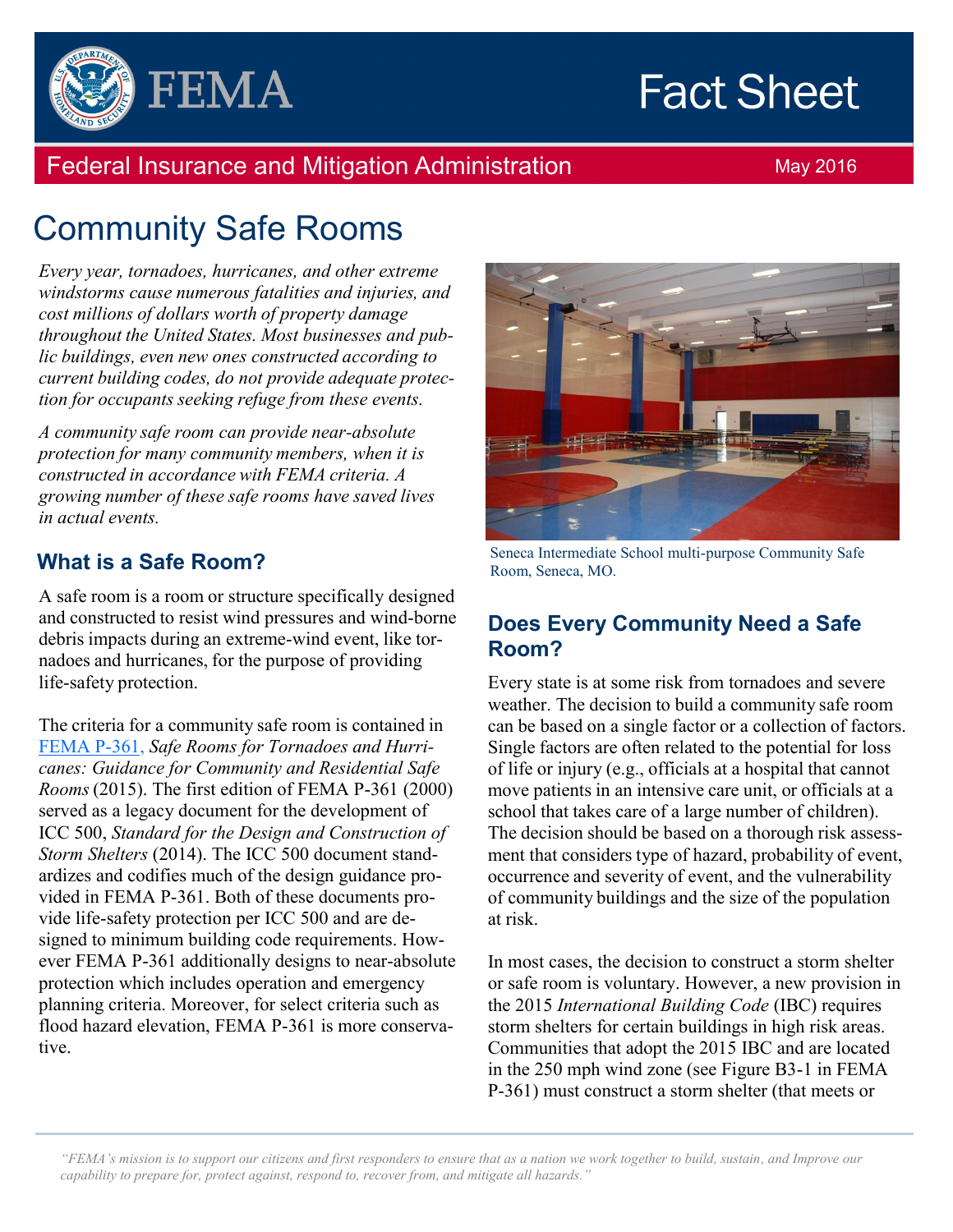exceeds ICC 500) in any new schools, 911 call stations, emergency operation centers, and fire, rescue, ambulance, and police stations.

FEMA P-361 contains guidance on conducting risk assessments and provides a decision-making process that can help community officials and residents determine their need for a Community Safe Room.

#### **Funding for Community Safe Rooms**

Federal programs that provide funds for safe room construction include U.S. Department of Housing and Urban Development (HUD) Community Development Block Grant (CDBG) funds, Federal Housing Administration (FHA) mortgage insured financing, the FEMA Hazard Mitigation Grant Program (HMGP), and the Pre-Disaster Mitigation (PDM) grant program. Additionally, many states have developed initiatives for the construction of residential, public, and private safe rooms, including safe rooms in hospitals, emergency operations centers, first-responder facilities, schools, day care centers, manufactured home parks, private residences, community centers, senior centers, and campgrounds.

For more information about safe room funding and initiatives, visit this link: http://www.fema.gov/safe-rooms/ public-and-community-safe-rooms.

#### **Role of the Hazard Mitigation Officer**

Planning and funding a community safe room can be a challenging task, but help is available. State and Tribal Hazard Mitigation Officers are experts in this field. are experts in this field. They can help communities integrate safe rooms into local hazard mitigation plans and assist with the development of grant applications.

Hazard Mitigation Assistance (HMA) grant funding for safe rooms is provided to eligible states, tribes and territories that, in turn, provide the funding to local governments. Assistance with this process can be obtained by contacting the Hazard Mitigation Officer, who can provide detailed information on grant opportunities, application periods and eligibility requirements.

#### FEMA Best Practice

Following tornado damage in previous years, the town of Leesburg, AL, committed to building its own Safe Room, becoming the first town in Cherokee County, AL, to receive federal funds to build a Community Safe Room, in 2008.

Leesburg's dual purpose safe room opened on April 21, 2011. Less than a week later the safe room immediately proved its critical value, as storms hit the area during the devastating tornado outbreak that struck much of the Southeast U.S. that month.



Designed in accordance with FEMA 361, the 2,500 square-foot safe

Exterior view of Cherokee County's community safe room

room is reinforced to withstand winds of 250 miles

#### **The Multi-Purpose Safe Room**

Community safe rooms can also be designed for multiple purposes, including community centers for manufactured home parks and gymnasiums, cafeterias or music rooms in public schools.

#### **Safe Rooms and Flooding Hazards**

Safe rooms should not be constructed where flood waters have the potential to endanger occupants within the safe room. Safe rooms in areas where flooding (storm surge) may occur during hurricanes should not be occupied during a hurricane. However, occupying such a safe room would be appropriate if the safe room will not be flooded by rains associated with other storm and tornado events.

Local building officials or local National Flood Insurance Program (NFIP) representatives can determine if a